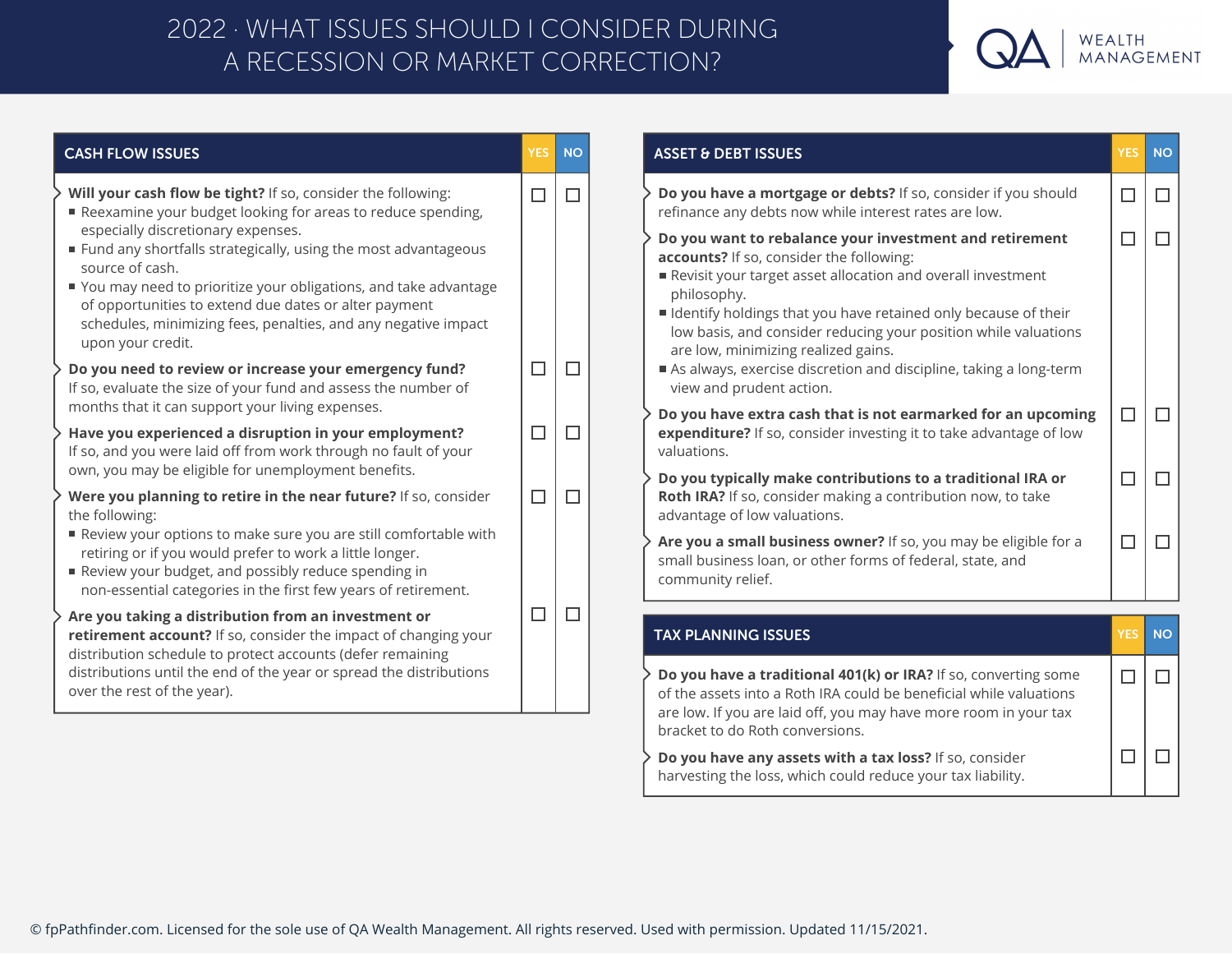## A RECESSION OR MARKET CORRECTION? 2022 · WHAT ISSUES SHOULD I CONSIDER DURING



| <b>LONG-TERM PLANNING ISSUES</b>                                                                                                                                                                                                                                                                                                                                                                                                                                                            | <b>YES</b> | <b>NO</b> |
|---------------------------------------------------------------------------------------------------------------------------------------------------------------------------------------------------------------------------------------------------------------------------------------------------------------------------------------------------------------------------------------------------------------------------------------------------------------------------------------------|------------|-----------|
| Do you have an annual gifting strategy in place to pass assets<br>to your heirs? If so, consider gifting assets (up to \$16,000, per<br>person, gift tax-free) now, while valuations are low, and while<br>support may be particularly helpful to the donee.                                                                                                                                                                                                                                |            |           |
| Are you in a position to help family members in need of<br>financial assistance? If so, consider making intrafamilial loans<br>when the AFR is low. This avoids gift tax, locks in a favorable<br>interest rate for the borrower, and can act as an "advance" on an<br>inheritance when structured with your heirs.                                                                                                                                                                         |            |           |
| Do you need to update your estate plan? If so, consider the<br>following:<br>Review the impact of any change in asset values upon the<br>ultimate distribution of your estate including probate and<br>non-probate assets.<br>■ Consider implementing wealth transfer techniques that take<br>advantage of low valuations and rates (such as GRATs, CLATs,<br>IDGTs, and private annuities).<br>Reference the "What Issues Should I Consider Before I Update<br>My Estate Plan?" checklist. |            |           |